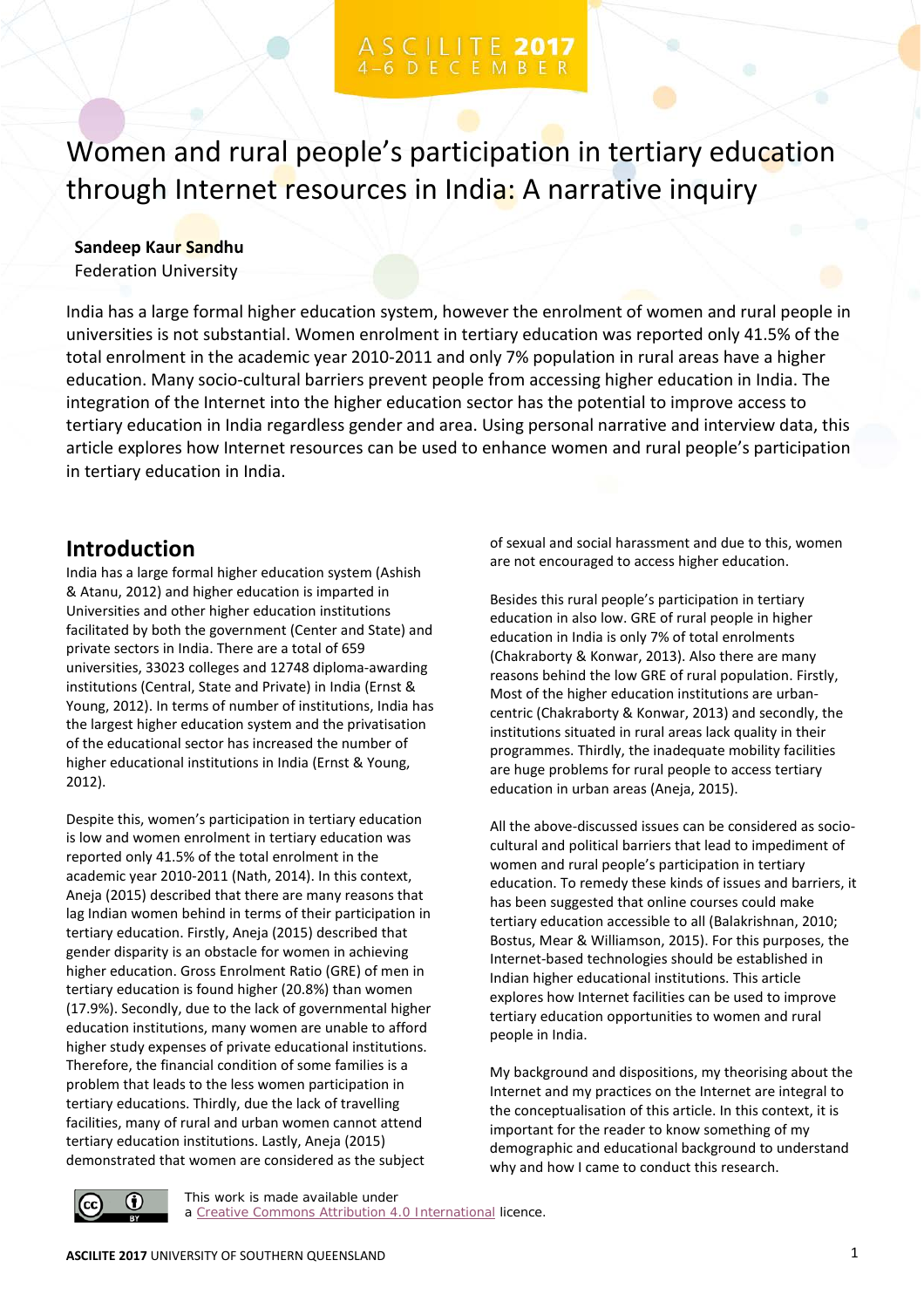# C I L I T E 2017

### My personal narrative story: a glimpse

I am from a middle class family in a rural area of the Punjab state of India and I was schooled in the government education system during the 1990s. Except for my elder sister, none of my family members had gone to university and only a few of my year ten classmates had ambitions to pursue higher education. The rural background and lack of awareness about higher education always remained a barrier to people, especially to girls or women of my village undertaking higher education.

During my undergraduate period in India, there was no college or university near my village. Moreover, public transportation was not available. Usually, people walked twenty to thirty minutes to catch a bus or auto-rickshaw. Due to transportation difficulties, people avoided going to urban areas to pursue their studies. My father bought me a vehicle so that I could attend my college in the nearest large town. However, not all people can afford private vehicles. I had to travel one to two hours to attend my college. To remedy these kinds of mobility issues, online courses could make tertiary education accessible to all (Balakrishnan, 2010).

I had not used the Internet until the Master of Philosophy year. Moreover, computers or Internet facilities were not available to the students in my educational institutions. As I was enrolled in the Master of Philosophy degree, I had to write a minor thesis in the third semester of the degree. My guide (in India, a research supervisor is called a guide) suggested that I use the Internet to search for relevant material for my research project. I did not have Internet access at the University, so I accessed the Internet at a cyber café located near the university. I used the Internet for the first time in the Master of Philosophy degree in 2010. As I began to use the Internet, my interest developed. After my interaction with the Internet, I realised that Internet resources can be used to make tertiary education accessible to all regardless area or gender. This article describes the role of the Internet in enhancing tertiary education opportunities to women and rural people in India.

# **Research design and theoretical overview**

This article mainly focuses on how Internet as a part of technology can be used to enhance participation of women and rural population in tertiary education. A number of theories have been put forward to explain the meaning of technology and its' (technology's) impact on society. Two such theories are technological determinism (Veblen, 1920) and the Social Construction of Technology (SCOT) theory of Bijker and Pinch (1986). The former theory considers technology as an agent of social change. Technological determinism stresses that dominant

technologies mould societies' behaviours and interactions. It contends that technologies exert an impact on the world independent of human choice, and people seem unaware of their technological choices (Dafoe, 2015). Furthermore, the theory tends to assert that new innovations come into existence autonomously in order to exceed the power and utility of the previous technology.

Technological determinism could provide a conceptual framework for this study, where the Internet can be seen as a digital technology resulting in development in the field of access to tertiary education; however, the development of any society or specific field does not rely on technology only (Bijker, 1995), as society plays a significant role in technological development. Technological determinism does not take societies' perceptions into consideration when explaining the development of the societies through technology. The implementation of technology depends on people's perceptions about the technology that leads to further innovation of new technology.

Bijker (1995) argues that technological innovation is not an autonomous process based on designers' myths. Instead, it is a result of the implementation and use of technology by societies. The societies are the main actors that use the technologies and give meaning to the technology, which results in innovation of new technology and innovative uses of the existed technologies. In this way, the study of different individual's perspectives about technology enables a researcher to highlight the advantages/disadvantages of the technology, which can be useful in expanding the scope of the use of that technology.

On the other hand, this study is able to draw upon the SCOT theory of Bijker and Pinch (1986) as the conceptual framework to explain tertiary education students' perceptions about Internet use to enhance access to tertiary education in India. The SCOT framework suggests that both adoption and innovation of technology depend on an individual's perceived meaning about the technology, which further depends on the usefulness of the technology. A researcher should go beyond the internal functionalities of the technologies to consider the extent and manner in which the technology is being used by the societies (Carr, 2014). Hence, the SCOT theory presents an appropriate framework to examine the innovative uses of the artefact (e.g., the Internet, in this article) through analysing individuals' perceptions

Initially, the core formation of the SCOT theory consisted of four central concepts: relevant social group, interpretative flexibility, closure and stabilization, and wider context. In 1987, Bijker added and introduced the concept of technological frame for the first time. As the main focus of this article is to describe participating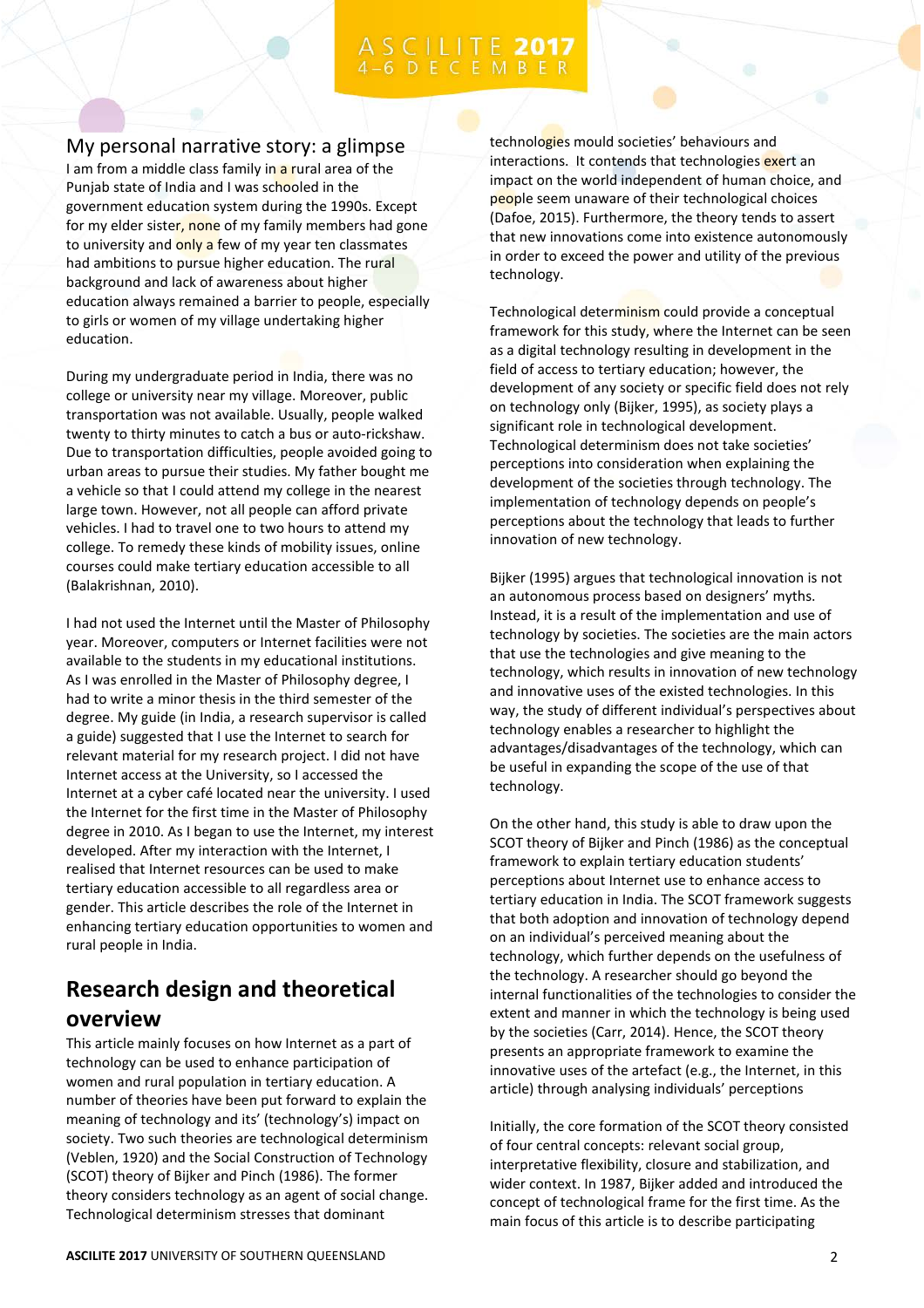tertiary education students' views about the uses of the Internet in enhancing access to tertiary education in India, therefore only interpretative flexibility is employed to analyse and discuss the results.

### Interpretative flexibility

The notion of interpretative flexibility is based on the first stage of the Empirical Programme of Relativism (EPOR) (Russell, 1986) that focuses on the social construction of scientific knowledge. In the SCOT theory, the EPOR demonstrates that the technological artefact is socially constructed and interpreted. A researcher examines all interpretations made by social groups in order to explain the various uses of that artefact.

Interpretative flexibility does not mean only to provide flexibility to individuals in describing how they think or interpret technological artefacts (Bijker & Pinch, 1986), but also there is flexibility in how an artefact is used differently by various social groups. There are different ways of using the same technology. For example, technological experts or skilled people use mobile phones differently to non-skilled people. Technologically skilled individuals may prefer to use mobile phones for online activities such as browsing, accessing e-mails, surfing on social networking sites and many more. On the other hand, technologically non-skilled people may prefer to use mobile phones for making phone calls and texting messages only. Thus, interpretative flexibility focuses on different use of the same technology. This article employs interpretative flexibility to explain how Internet resources can be useful to enhance access to tertiary education in India.

# **Research methodology**

The qualitative research methods are used in this study as Bijker and Pinch (1986) considered interviews the most favourable tool for obtaining information about a phenomenon from social groups. Personal narrative and semi-structured interviews are employed as a qualitative data collection tool.

### Sample

A total of six interviews (three men and three women) were conducted with Bachelor of Education students studying in different Bachelor of Education colleges of Punjab (India). A pre-set of semi-structured questions were prepared and used for the interview process. All names used for interview participants were pseudonyms and do not reveal the identity of any participant in this study. All participants were 20-30 years of their age.

There were a number of reasons for choosing only Bachelor of Education students. Firstly, Campbell and Kent (2010) described that use of the Internet has the potential to improve both teaching and learning opportunities. The Bachelor of Education students play a dual role, as a student and as future teachers. It was appropriate to examine how Bachelor of Education students as future teachers describe the role of the Internet in accessing tertiary education.

Secondly, Bachelor of Education students are trained for teaching and by the end of the degree it is assumed they will be starting to teach in schools. Examining Bachelor of Education students' perceptions about Internet use provided an insight into how useful/not useful they find the Internet for in tertiary education settings. Lastly, as this study was catalyst to my personal narrative, therefore, my narrative was used along with interview data.

## **Data analysis**

The content of the textual data including verbatim interview transcriptions and personal narrative account were analysed employing interpretative flexibility component of the SCOT Theory's framework. I used content analysis to identify themes, patterns and categories contained within the text.

In the first stage of content analysis, themes were coded according to the frequency of occurrence of certain words and phrases. The words and phrases were coded based on the interpretative flexibility component in relation to the research questions in this study. At the second stage, all codes were alongside the same codes in the other interviewees' transcription to ensure similarity (authenticity) in my coding. For example, all participants mentioned that the Internet could be used to enhance the access to tertiary education in rural areas. The data was coded as "the Internet use and tertiary education access in rural areas".

At the third stage of content analysis, the main themes were highlighted and coded in my field text data (personal narrative). For example, in the field text I narrated my Bachelor of Education experience where I described that I did not use the Internet, I coded it as 'no Internet use'. Similarly, I coded themes in my field text data. At the fourth stage, I compared and contrasted all themes of interviews' coding to my field text data. If I found the similar themes in interviews' coding and my field text data, I coded them as 'same experience' and for opposite themes, I coded as 'opposite experience'. In this way, I checked all interviews' coding alongside the main themes of my field text data.

### **Use of the Internet in enhancing access to tertiary education in India**

Despite having a larger educational system in India, many socio-cultural barriers prevent people from accessing higher education in India (Balakrishnan, 2010). Some people leave their studies because of their job priorities and sometimes, family responsibilities also do not allow

**ASCILITE 2017** UNIVERSITY OF SOUTHERN QUEENSLAND **3** 3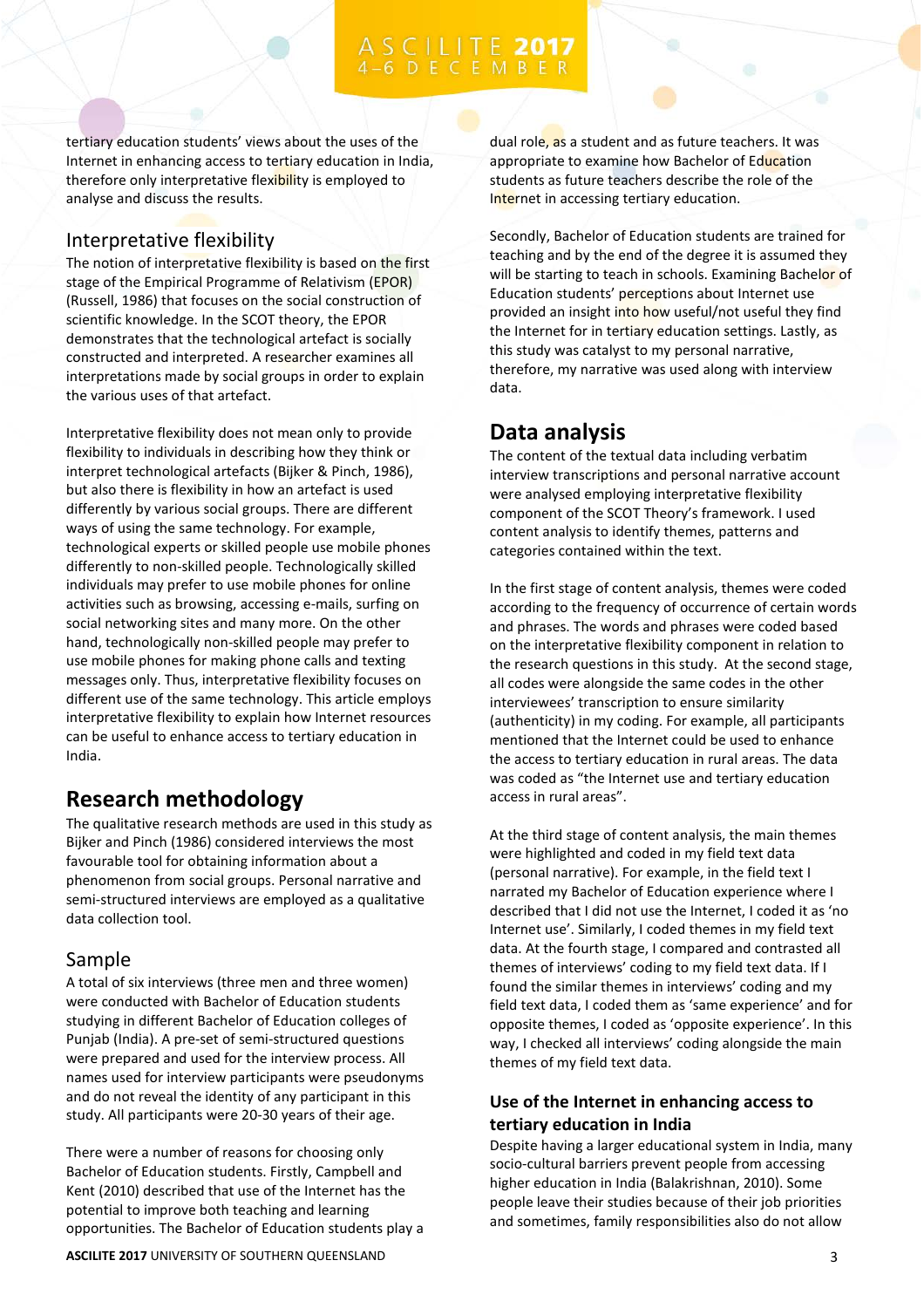them to continue their studies. In those cases, Internet sources can be used to provide them with online education. In line with my personal view, Neha expressed a similar opinion:

*In a country like India, you sometime across people who don't have access to higher education simply because of some restrictions of culture and some family norms don't allow to go to the place of study or maybe there are some privacy issues or safety issues. So in that case these online modules and this Internet has been a boon in a sense because you are sitting on your own place, the condition that you should not go outside and study is also been fulfilled because everything is given to you by sitting on one place. You are been provided with the text, you are been provided with the online lectures there are. Whatever is happening in the real classroom happens in that virtual classroom.* 

The access to tertiary education could be enhanced through using the Internet in India, regardless of time and place (Battacharya & Sharma, 2007; Dange, 2010). For example, Meena and Rahul reported that by using the Internet, they could get any relevant knowledge from any source at any time, which improved their learning. In this way, the students did not have to depend on the structured classroom teaching and learning system. The online courses require a different type of involvement from teachers, where delivery of the programmes happens in a flexible learning environment regardless of time boundaries (Bostus, Mears & Williamson, 2015). People, especially women, could enrol themselves in online teaching-learning classes to accomplish their tertiary education. How the Internet can play a role in enhancing tertiary education among women in India is another pertinent issue in my study, which follows next.

### **Women's participation in tertiary education through the Internet**

The level of women's tertiary education needs to be improved, as the enrolment of women in tertiary education was only 41.5% of the total enrolment in the academic year 2010 - 2011 (Nath, 2014). This is not surprising, as I witnessed in my village that girls were not permitted to go to urban areas for their higher education. There were several reasons underlying this phenomenon, including lack of transportation and negative parental attitudes towards women education. Girls were generally much protected so that they would not bring shame to the family. There are whole sociological and cultural beliefs attached to this stigma that is beyond the scope of this thesis; however, it is important to note that creating opportunities for women to learn and earn qualifications in the safe confines of their homes is a way around this issue. Thus, I believe that Internet facilities in targeted

rural areas have the potential to improve the level of tertiary education among women.

In line with my belief, all of the interview participants agreed that the Internet could have a great impact on tertiary education levels among women in India. For example, Aman articulated that in India, most of the parents did not allow their girls to attend educational institutions because of security concerns. Moreover, Neha described, "the Internet makes easy access for those girls, for those people, who cannot go through the normal process". The participants in this study voiced that an online education system could be very helpful in enhancing women's literacy in India.

Meena believed that if good Internet facilities were available at their home, then the girls and women could enrol themselves in online courses and accomplish their studies. Most women drop out of their studies because of their family responsibilities and due to the lack of provision of higher education institutions near their home (Gupta & Rao, 2006). I argue that Internet resources could enable women to pursue their higher education whilst simultaneously allowing them to fulfil their obligations and responsibilities as home-makers. Beyond their study aspirations, they can develop career opportunities by using the Internet. For example, Rahul explicated:

*Women in our country, or everywhere in the world, they have more work at home. So, if they remain at home, they can't get the knowledge about their personality, career and all things. If you make them accessible to the Internet at home they can easily attach to the world, they can easily grow.* 

Similarly, Aman explained if the Internet is available to women, they could update their educational level in order to enhance their knowledge area. Furthermore, Jot pointed out, "if they have a good Internet connection at their home then they can do the entire learning process in their homes than give an examination in corresponding course". Based on my own experience in obtaining an education, especially coming from a rural background, I am of the strong belief that Internet literacy is essential for women in order to enhance their educational standing. Like me, Komal has a strong opinion about educational opportunities available through the Internet for rural women:

*I live in a village and there are many girls in my village who want to go for higher education, but because of expensive and old mentality of the people of villages or their parents, they are not permitted to go outside from their houses to have the higher education. The online education system or the Internet can help those girls to gain their Bachelor and Master degrees in their*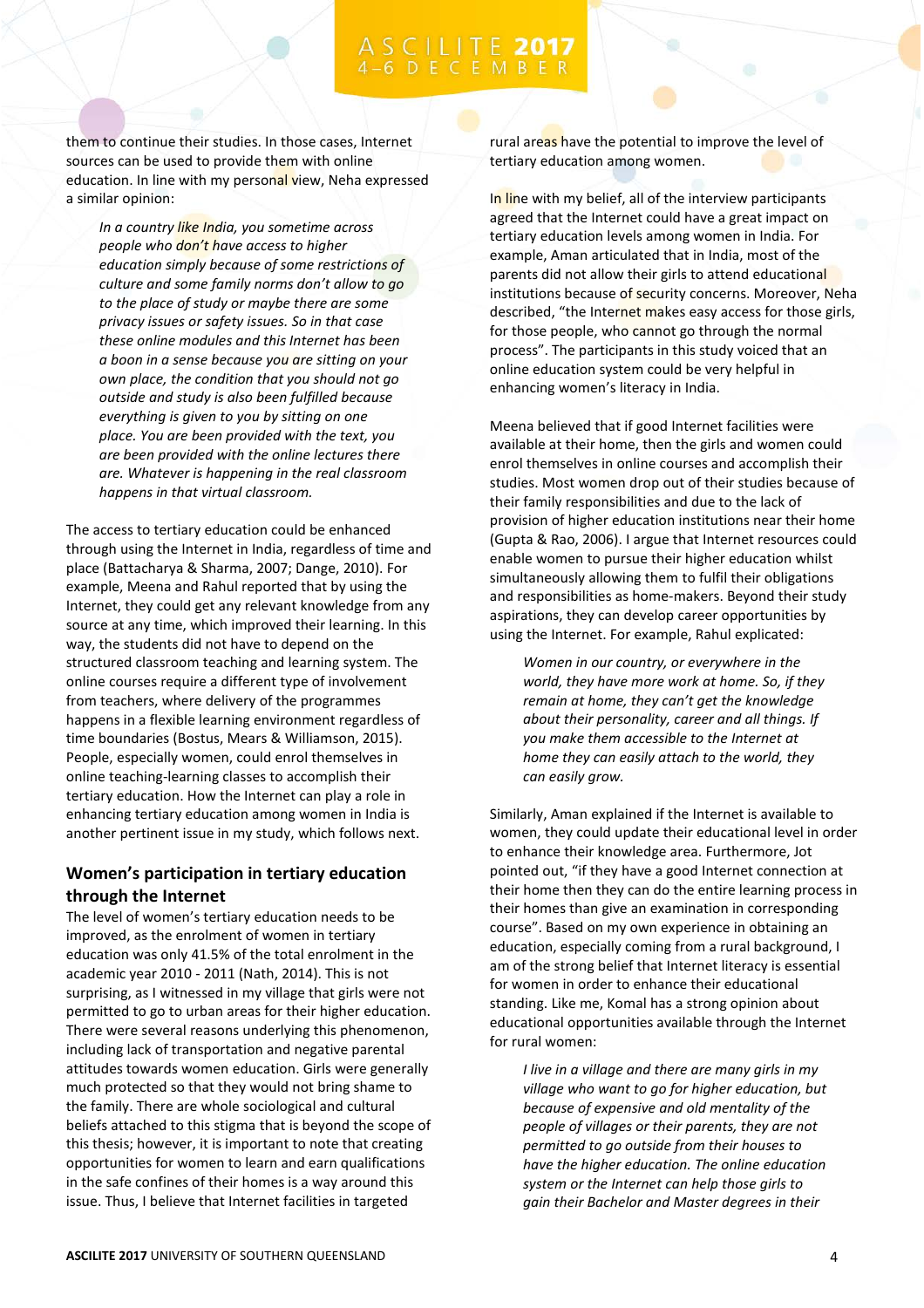*homes. So, online tertiary education can be promoted through the Internet.* 

However, furthering Komal's voice, the interview participants also added that optimum use of the Internet is key in enhancing access to tertiary education for rural people and women in India. In this regard, Goria (2012) described the Internet as having the potential to improve tertiary education in India by providing online distance learning opportunities to people, though this access needs to be used wisely.

If I had had Internet access, knowledge and skills during my own studies in India, I would have overcome the disadvantage of being a student from the rural part of India. The participants in my study, accordingly, found the Internet to be very useful for the people of rural areas and women to access tertiary education from the remote places they come from. The participants seemed to believe that Internet sources have the potential to improve tertiary education access among rural people. In the next section, the role of the Internet in enhancing rural people's access to tertiary education is explained.

### **Internet use and access to tertiary education in rural areas**

According to the World Bank (2011), 68.70% of India's population live in rural areas. When I was studying my degrees in India, higher education was not adequately accessible to the rural population. As described earlier, I was born and grew up in a rural area of India. I remember that in my village, most of the people were illiterate and only a few of them had primary school education also only a few of my peers had a secondary school education. As described earlier, GRE in higher education in Indian rural areas is only 7% (Chakraborty & Konwar, 2013), which indicates that India has a low level of the tertiary education. If we examine the reasons behind this scenario, it is possible that inadequate tertiary education facilities contribute to this situation. In line with this argument, Chakraborty and Konwar (2013) reported that in India, most of the higher education institutions are urban-centric, whilst the institutions situated in rural areas lack quality in their programmes. This statement reflects the policy changes in India where the twelfth fiveyear plan of India (2012 - 2017) envisages improving the quality and access of higher education in rural areas (Shaguri, 2013).

It seems reasonable to suggest that if Internet facilities are provided in rural areas, it is more likely that rural students will have better opportunities to continue their higher education. Echoing this suggestion, this study's participants (Aman, Jot, Komal, Neha, and Roop) had the opinion that the provision of Internet facilities could create pathways to access tertiary education in rural areas. As the members of a social group, interview participants provided their different opinions on how the Internet resources could be used in enhancing access to tertiary education. For example, Neha stated:

*Educational opportunities are opening up, plus when you are living in a remote area, you cannot go to the place to the educational institute far off. In remote areas if you provide such facilities like Internet or some online system definitely increase the educational opportunities.* 

On how rural students could access tertiary education with the help of the Internet, Aman said that in rural areas, students could join online classes in order to pursue their studies. In addition, Jot articulated:

*Here are many tuition centers, which are providing online lectures. So, if a student is living in a remote area, he can very easily get access to the lecture of a very eminent person, which otherwise infeasible for him who is living in a remote area.* 

In this study, participating tertiary education students as a social group interpreted that the efficient use of the Internet in imparting tertiary education to people who dropped out of their studies due to barriers (rural background, family responsibilities, job priorities and so on) could make tertiary education accessible to them. It appeared that the participants had the strong belief that the rural tertiary education level might be upgraded through online distance learning. Online distance learning or online correspondence learning enables people to pursue their education without attending the educational institutions on a regular basis (Deane, Galyen & Moore, 2011). Thus, students can complete their studies at their home regardless area and gender.

# **Discussion**

The concept of interpretative flexibility enables manufacturers to study the different perceptions of different social groups, which can result in improving the design of the technology so that all societies could benefit from the technology (Bijker & Pinch, 1987). The improved designs and provision of the technology to all societies could allow people to benefit from the technology. Therefore, the study of individuals' opinions on how a specific society can benefit from a specific technology is useful for manufacturers when analysing societies' needs. Similarly, with analysing the impact of Internet use on access to tertiary education, it can be concluded that the interview participants pointed out the need to provide Internet facilities to women and people who dropped out of their studies due to family responsibilities. In addition, Bostus et al, (2015) described that "online classes can prove to be less intimidating, and those students can experience a sense of flexibility when facing overwhelming daily challenges such as work or family demands" (p. 138). Bostus et al's comment is interesting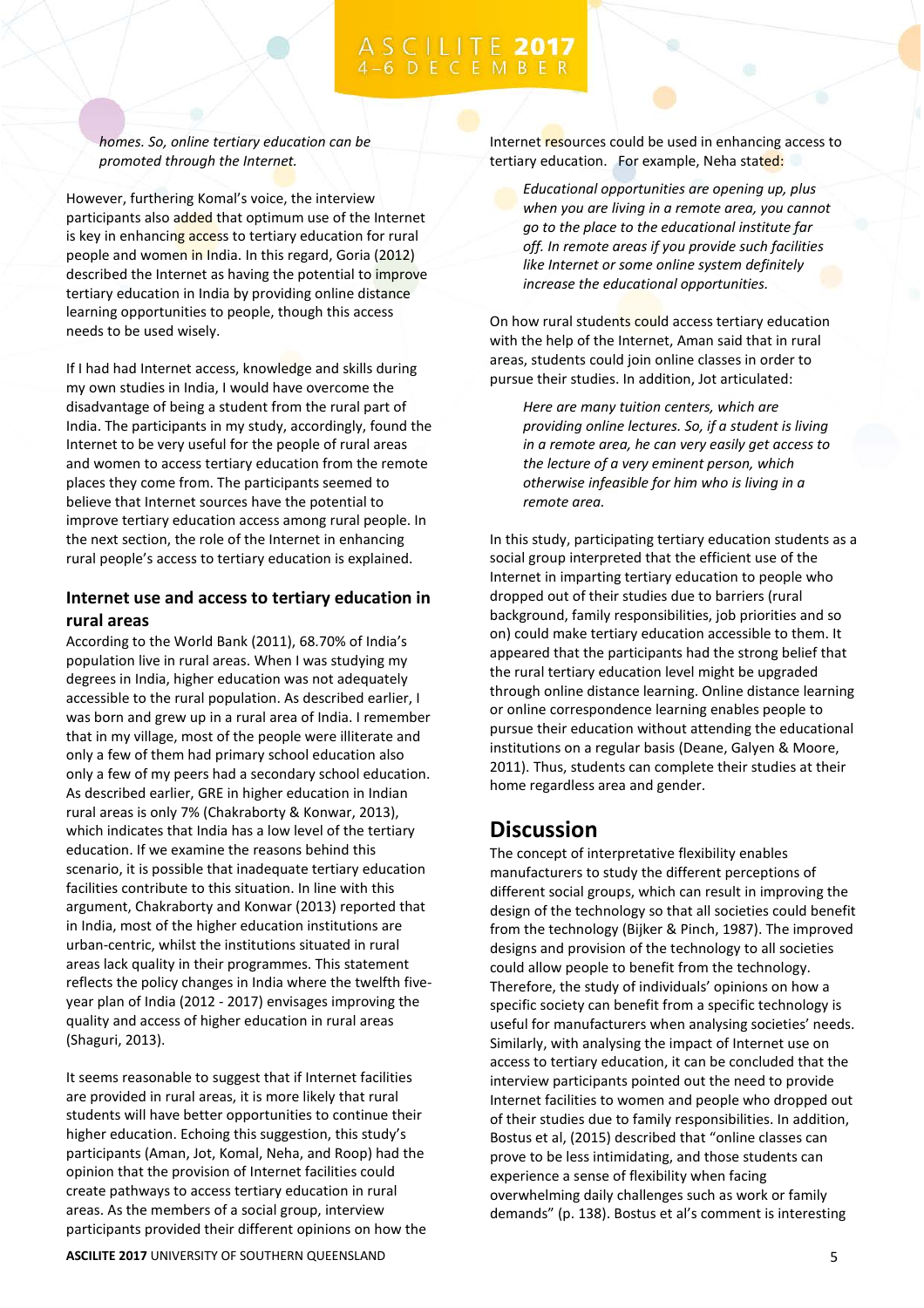# C I L I T E 2017

as they have highlighted issues around the intricacies of accessing online education.

Also, the study highlighted the need to establish Internet resources in rural areas and provide online Internet facilities to who wish to continue their tertiary education. It indicates that the integration of the Internet into tertiary education systems and into rural areas could enable many more women and people to engage in tertiary education online.

# **Implications of the study**

This study demonstrated that the quality and access of tertiary education in India could be improved by using Internet facilities. Indian tertiary education policymakers are recommended to equip tertiary education institutions with upgraded and free Internet facilities. The free access in tertiary education institutions can motivate students to use the Internet as an online learning practice.

In India women participation was found less as compared to men (Nath, 2014) and education policy makers aimed to enhance women tertiary education level in India. Policy makers can provide special Internet provisions to women students who wish to accomplish higher education. The Internet provisions can make women enable to complete their education from homes without scarifying their family and other responsibilities.

Indian tertiary education policy makers always aim to enhance the education level among rural population. For this, Internet resources can be used. The tertiary education policy makers are recommended to provide Internet facilities in rural areas which can solve travelling issues of rural population, which they face to attend tertiary education institutions located in urban areas. In addition, the provision of good Internet facilities in rural areas can help rural students to access the updated learning materials from online resources. In this way, online learning facilities can open new gateways of learning to rural students.

# **Limitations and suggestions for further research**

The sample in this study was selected from tertiary education students who were doing a Bachelor of Education degree from education colleges in the Punjab state of India. The results of this study had to be cautiously interpreted against the educational colleges of India, as the bigger context of the study. Therefore, the interpretations of the findings are specific to the context of Bachelor of Education Colleges of the Punjab state in India that participated in this study.

In association with the limitations of the study, future research could extend the current study to include other states of India that encompass different contexts of Internet use within different Indian states. Moreover, future research could include other faculties (engineering, commerce, medicine and so on) besides education students to explore the role of the Internet in enhancing access to tertiary education in India.

Another area for further research could also be how Internet facilities may enhance the literacy rate of women in India, whether Indian women are literate to use the Internet, or whether Indian women have Internet skills or not. I am also interested in exploring how Internet facilities may improve rural education in India, and whether Indian rural people are sufficiently Internet skilled to benefit from online distance courses.

### Notes

- 1. Tertiary education refers to higher education in any field, regardless of the specific subject area
- 2. For the purpose of this article, the term rural area is used for the areas that are located outside outside the cities and towns. See detail of rural area: [https://en.wikipedia.org/wiki/Rural\\_area#India](https://en.wikipedia.org/wiki/Rural_area#India)
- 3. In this study, the term Indian students refer to individuals who are Indian citizens and who study in Indian educational institutions.

# **References**

- Aneja, N. (2015). Women in Higher Education Management in India. *Research Journal of Educational Sciences 3*(8), 1-3*.*
- Ashish, H., & Atanu, G. (2012). Enhancing the quality and accessibility of higher education through the use of information and communication technologies. *Department of Higher Education, India*. Retrieved from[: http://education.nic.in/sector.asp/](http://education.nic.in/sector.asp/)
- Balakrishnan, M. (2010). Academic use of Internet among undergraduate students: a preliminary case study in a Malaysian University. *International Journal of Cyber Society and Education*, *3*(2), 171-178.
- Battacharya, I., & Sharma, K. (2007). India in the knowledge economy-an electronic paradigm. *International Journal of Educational Technology, 21*(6), 543-568.
- Bijker, W. (1995). *Of bicycles, bakelites, and bulbs: toward a theory of sociotechnical change.* Cambridge: MA: MIT Press.
- Bijker, W. E. (1987). The social construction of Bakelite: Towards a theory of invention. In W. E. Bijker, Hughes, T. P & Pinch, T. J (Ed.). *The social construction of technological system: new directions*